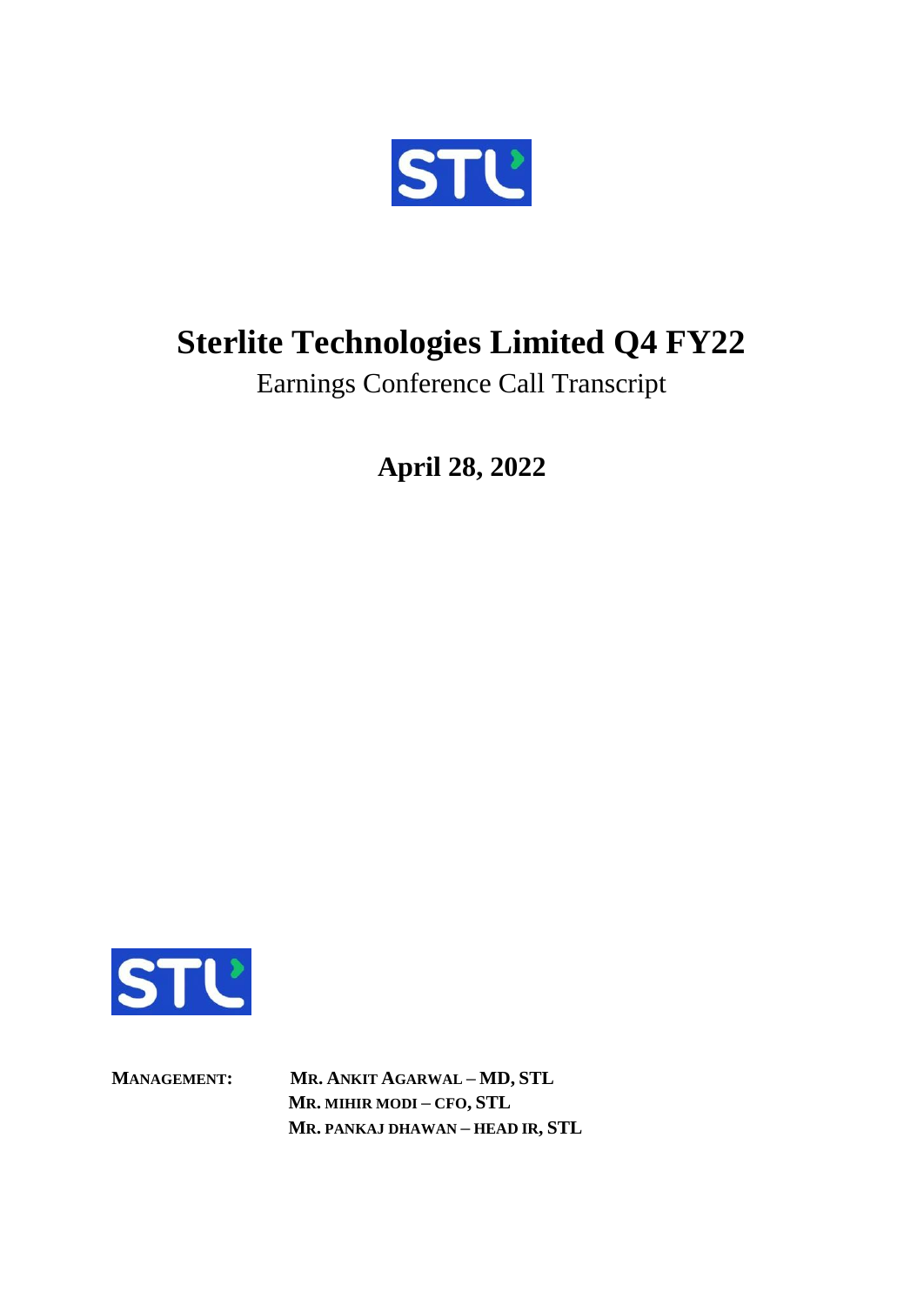

**Pankaj Dhawan:** Ladies and gentlemen, good day and welcome to the STL Quarter 4 and full year FY22 earnings conference call. I am Pankaj Dhawan, Head Investor Relations at STL. To take us through the Quarter 4 and full-year FY22 results and to answer your queries, we have Mr. Ankit Agarwal -Managing Director, STL and Mr. Mihir Modi – CFO, STL.

> Please note all participant lines are in the listen only mode as of now. There will be an opportunity for you to ask questions after the presentation concludes. Please note that this call is being recorded. You can also download a copy of the presentation from our website <www.stl.tech>. Before we proceed with this call, I would like to add that some elements of today's presentation may be forward moving in nature and must be viewed in relation to the risk pertaining to the business. The safe Harbor clause indicated in the presentation also applies to this conference call. For opening remarks, I now handover the call to over to Ankit Agarwal. Over to you Ankit

**Ankit Agarwal:** Thank you Pankaj. Good day to everyone. Thank you for joining our Quarter 4 FY22 earnings conference call.

> At a macro level the overall digital infrastructure is very well-poised for rapid and sustained growth. We see four key themes playing out; first the network creators and governments continue to invest heavily in the digital infrastructure. We can see various instances for the same. Just to quote some of them as you can see on the slide, for example AT&T is increasing its CAPEX from about 16 billion to 20 billion in 2022, Fiber Co. which is out of Italy is looking to invest in fiber to the home coverage of 60% of Italy by 2026. Lumen, Meta, Airtel and so on as you can see are all invested in multi-billion dollars across whether it's on telecom operator side or on the data center side to build out massive networks for their future requirements.

> On the government side also, we see various incentives and programs that have been announced. The biggest one we clearly see globally is the US government as part of the infrastructure bill is committed to \$65 billion investment in broadband infrastructure. Similarly, the Italian government has also looked at \$2 billion to provide 5G and connectivity which is now approved and will go into the rollout. Also, another example is Germany where historically they've had largely copper networks across the board are now investing clearly in switching from copper to fiber at a massive speed and scale. The government is continuing to invest about €12 billion to provide gigabit capable fiber connectivity.

> Second, we see that this CAPEX investments are powering deployment of 5G, FTTH data centers and Open RAN. It's extremely important to understand that all of these things are happening in parallel. 5G is clearly the fastest growing technology in the world today. Operators will invest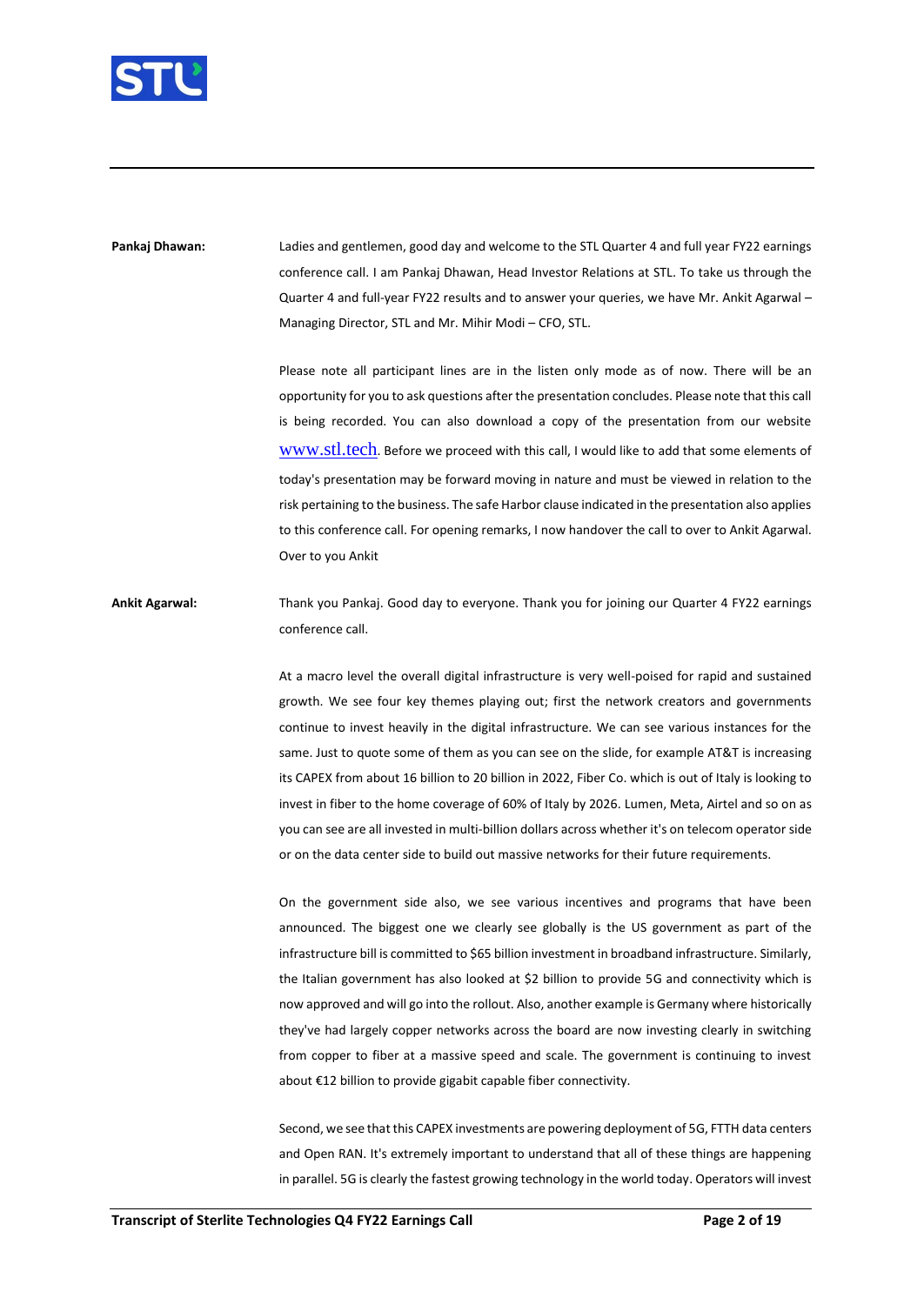

more than \$500 billion in 5G from 2022 to 2025. The number of subscribers is projected to grow from 660 million currently to about 4.4 billion by 2027. Leading the 5G deployments globally is China which plans to triple its base stations from 1.4 million to 3.7 million by 2025. I do want to call out here that historically in the last 5 to 10 years every single projection by the Chinese government has not only been met but by exceeded before time. FTTH is clearly becoming all-pervasive. In Europe Italian broadband operators Open Fiber plans to connect 24 million households, up from 13 million households currently. In the US, Altice is planning to spend \$1.8 billion of CAPEX for fiber to the home. And another example, a customer of ours, city fiber is rolling out and is on track to reach 8 million homes in the UK by 2025 which is just 3 to 4 years away. The data center CAPEX is also set to grow by 10% over the next 5 years to \$350 billion. Google announced \$9.5 billion investment in building offices and data centers in the current year in 2022.

Lastly, Open RAN is moving from pilot phase to initial deployments globally in 2022 and largescale deployments look likely by next year. In our own conversations with telecom operators at Mobile World Congress it was no longer a concept. It was very clear with our engagement that operators do believe into this technology and are now looking at how to roll this out globally at a certain speed and cost. While Vodafone's first 5G Open RAN site has gone live in UK, Telefonica is scaling Open RAN in more than 800 sites. These are many examples where Open RAN we believe will start taking center stage towards the end of this year and into next year.

The third theme is that in terms of we see playing out large scale fiber deployments globally. In the UK, for example Openreach an important customer of ours is planning to reach 25 million homes by 2026. Netomnia another important customer of ours is planning to pass 1 million homes by 2023, that's just next year and Hyperoptic is planning to target 3 million homes by 2024. Many such examples where clearly a massive amount of fiber in developed countries. Another example in Europe, we talked about the government investing in Germany but Deutsche Telekom is investing to touch 2 million homes by 2022. Open Fiber planning to touch 24 million homes by 2031. A very important example as well for us is North America, AT&T plans to deploy FTTP to additional 30 million homes by 2025. In India, in our home market apart from BharatNet, private telecom operators expect to deploy 200,000 cable kilometers of network in FY23 and going forward for the fiber backbone.

I think this is a very important chart in terms of forecast from CRU, which is the leading provider of the forecast and research in our sector. Clearly as you can see on the chart, 2022 we were at about 544 million fiber kilometers of optical fiber cables. That will continue to grow at least at 5% rate arguably stronger than that into the next 4 to 5 years. This is clearly on the back of all those demand requirements that we had shared earlier. In terms of CRU the global OFC demand is supposed to expect to reach 648, so close to 650 million by 2026. My own estimate and our own view is that probably be even stronger than that given the kind of focus that government and other operators are playing in. STL's focus markets of north America and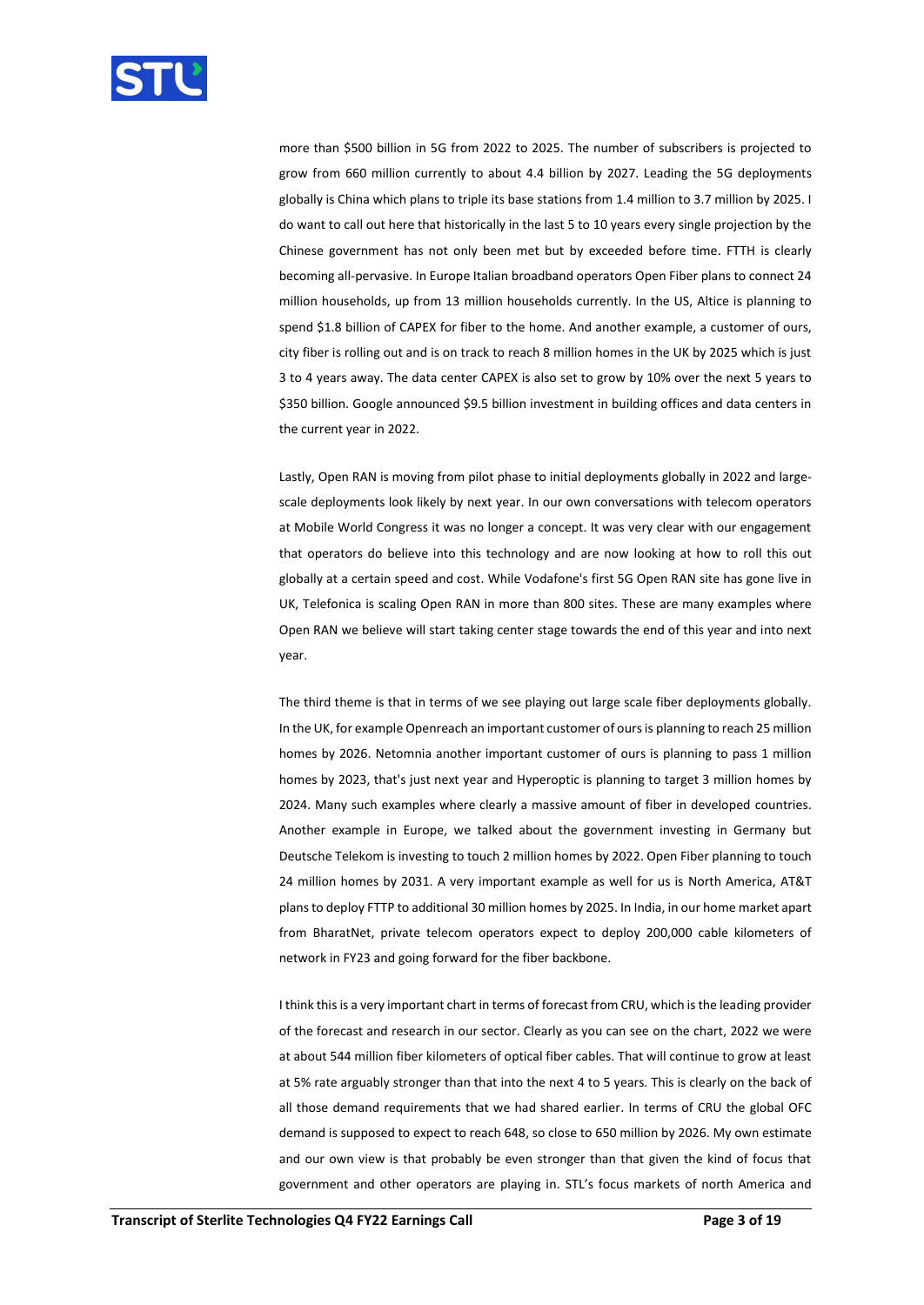

Europe are clearly high potential, fast growing and also have high realizations. This is an important element also again looking at CRU data which is industry wide, very important to see that as you look at the pricing we've all gone through this over 2018 into 2019 and 2020. We really believe 2021. Now clearly into 2022 all these tailwinds of the market demand are playing out and starting to look at the trends in terms of prices to starting to go up. If you clearly see from 2020 on to '21 and now into 2022, between about 10% or 20% of price increases are what we expect through the course of the current year. Across again as you see in terms of our core markets of north America, Europe and APAC non- China where we are currently focused on markets like India and Australia. Based on all these four themes that we have just discussed; we confidently reiterate that we're in a multi-year network build cycle across the globe. This is clearly the best network build cycle I have witnessed and as a company we're extremely excited with the potential that that presents to us. The three investment cycles of 5G, FTTH and hyperscale build-out have coincided and we expect that these will continue for the next 7 to 10-year timeframe. With these favorable industry tailwinds our growth strategy is on track. In the following section we shall talk about this in more detail. FY22 as a pivotal year in terms of global expansion, product development and getting tremendous and professional leadership onboard.

Before we deep dive into the strategy I want to take a moment to look at the year gone by and summarize the progress we have made during the year. On the financial front I'm proud to share that we have achieved our highest ever revenue of (+5700) crores, a growth of 19% yearon-year and we are very poised to grow further in FY23. We have a stable order book at north of 11,500 crores out of which UK services in particular, we are proud to share is now stands at 1,000 crores. We have crossed many strategic milestones we have a long outlined for ourselves. We have increased our OFC, our cable capacity from 18 million to 33 million fkm. We have established a foothold in Americas and proud to share that now we have 6% market share of Americas in a very-very short period of time. We have also clearly established ourselves in the UK for the services business by acquiring and integrating Clearcomm which is an acquisition we had done earlier. Clearly, we have delivered cutting edge solutions in FY22. We launched Garuda, a 5G small cell and programmable fiber to that solution providing 10 gig speed. All of these are currently undergoing field trials not only in India but with our global customers.

We continue to develop our intellectual property and extremely proud to share as an Indian company we have more than 733 patents which are global patents and will serve us very well for the future. I'm also proud to inform you that Gartner has recognized STL as one of the key players in the 5G small cell market which is not a small feat for us. Last but not the least, we have moved towards world-class standards. I'm very proud to share that we are now certified great place to work for third time in a row. We have really committed ourselves to net zero by 2030. We have also onboarded world-class leadership to further build and create a global business.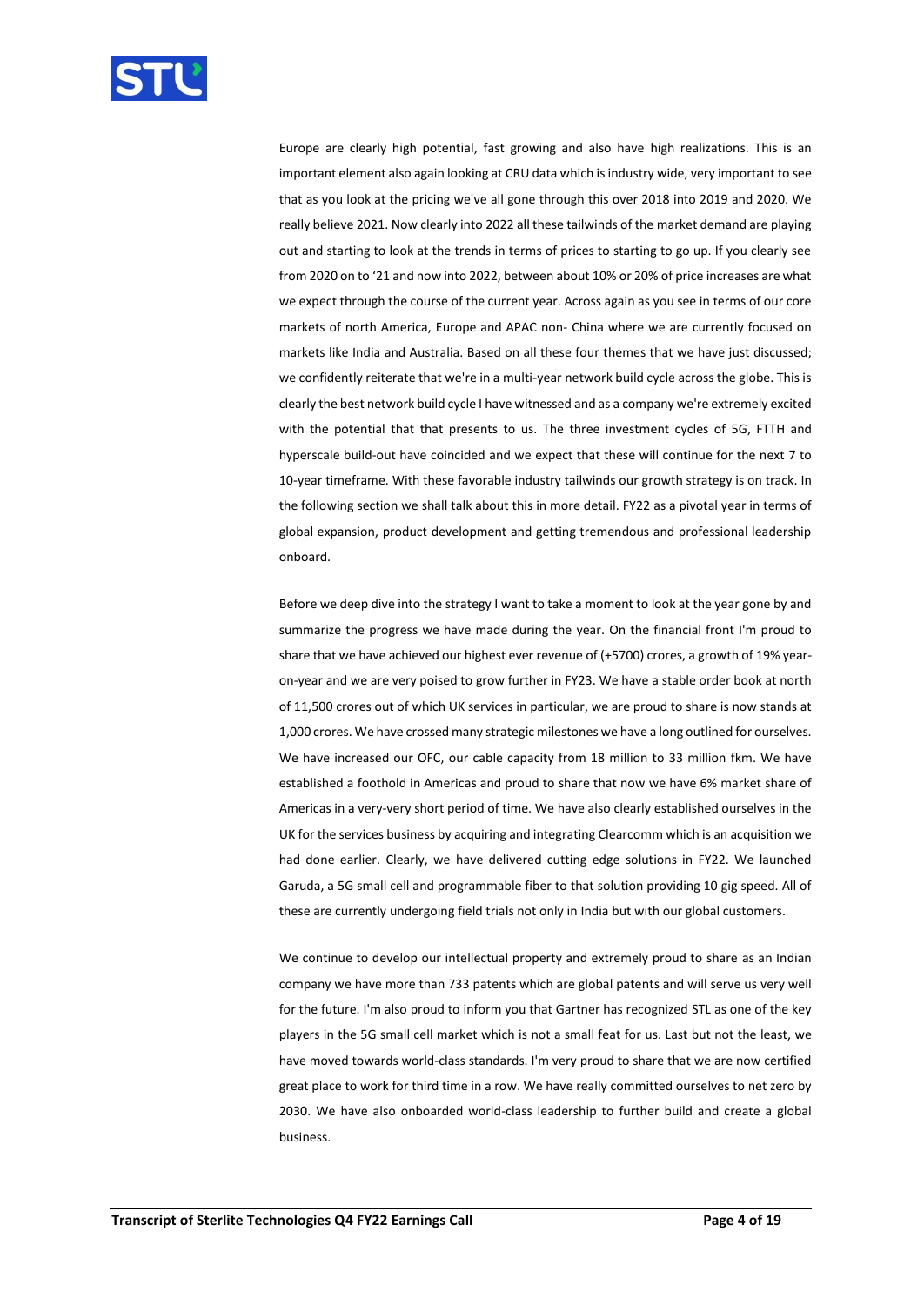

Looking at the key growth levers as we have shared in the past, we could not have achieved this 19% growth in FY22 with a clear focus on these three growth levers. Just to reiterate them, firstly grow the optical business, second globalize the system integration and third build a strong wireless solutions business. We shall talk about our progress in each of these in detail in the subsequent slides.

As you can see from the chart here, we have consistently gained our market share across all of our focus markets. In the nine months of FY22 we have reached 10% market share globally minus China, up from 8% in FY21. In Europe we have reached 25% market share from 16% in FY21. This is something we're really proud of. I want to reiterate in terms of Europe where we have clearly laid out as a strategy of focus. We're now at one-fourth of the market in terms of cable. And finally in north America and Latin America combined, we have now reached 6% market share from just 2% a year ago. Clearly with this market opportunity and the potential that lies for us, our target and our vision is to be a top three global player in the near term and achieve this global leadership.

In terms of establishing a foothold in US and scaling up the optical interconnect facility, we have now established a foothold in the US and now are strengthening our presence by putting up a world-class manufacturing facility for our optical fiber cables. As you can see on the photo on the left, that's the current facility. We're in final stages of setting this up and running this, so very excited as that facility comes on stream. This facility will go on stream in Q3 FY23. Also, we have established our facility in India for optical interconnect with more than 300 resources and a vast portion of those are women which again I'm very proud of to share with you. We have also increased our optical interconnect attach rate from 3% in FY21 to 11% in FY22. For some of you who may not be familiar with this concept of attach rate, it is essentially for every dollar of cable that you sell how many cents or dollar can you sell or are selling of your optical interconnect and that is the attach rate. As we ended FY22 we were at 11% which is a very strong growth from the 3%. This was at the back of our Optotec acquisition that we have done. I'm proud to share that we are now projecting it to go to 20% by FY23 as we had also been guiding in the past. Our vision continues to be at 100% which is for every dollar of cable we sell we will sell a dollar of interconnect and that's clearly a task cut out for us in the next few years.

Coming to the second growth lever of globalizing system integration; in the UK we expanded our partnership with Netomnia. As part of this partnership, we will provide integrated network deployment services along with our optical solutions. We will enable Netomnia to increase home pass speed and reduce the total cost of ownership. This partnership validates our strategy of providing end-to-end solutions to our customers. Overall, in terms of our services business in the UK we have an open order both of approximately 1000 crores. In the UK market we have ramped up our talent and execution to convert order book to revenue. The market is faced with a tremendous shortage of trained resources and currently it is the only constraint for network deployment in the UK. I'm happy to share that we have multiple customers looking at us as a partner for their multi-year buildout. We are actively looking at how do we augment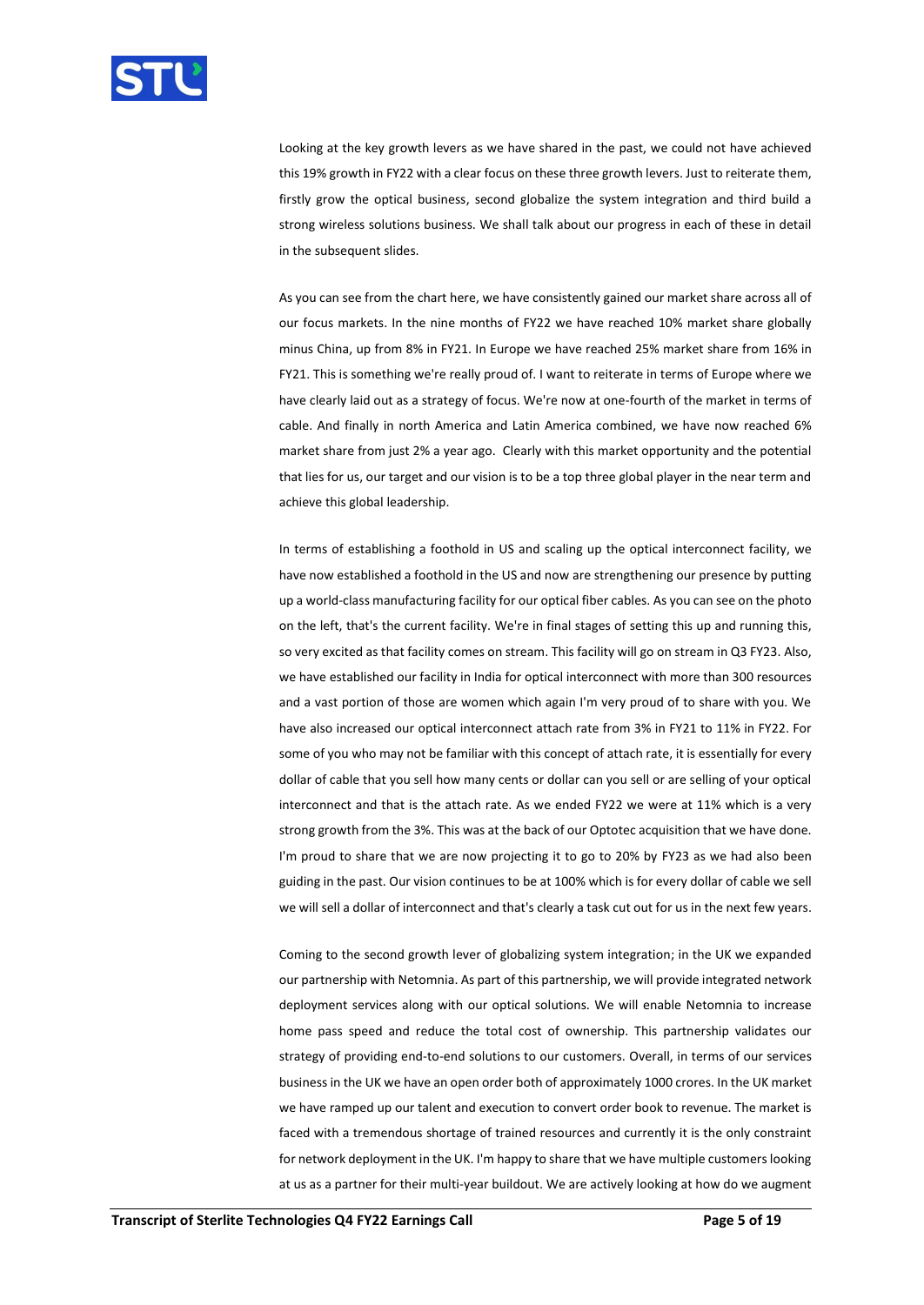

our resources and bring in additional resources to the UK to support this build out. We are building a unique competitive advantage by training resources at our own academy STL Academy, providing them the certification in the areas of project management, installation, testing and quality assurance and keeping the deployment team ready for UK deployment. A second batch of 100 trained telecom engineers will be deployed in this quarter, Quarter 1 FY23. We aim to increase our UK revenue contribution to 25% of global business services by FY24.

In the wireless business our product development is on track. On the back of efforts by engineers we have over 120 patents on our name now. Again, something to be very proud of as an Indian company to build this kind of IP in the wireless and access space. We now have eight products that have reached general availability milestone which is a critical milestone to now bring these products into the market and large-scale requirements. We have also announced general availability of Garuda, a 5G small cell, programmable FTTH which will provide 10 gig speeds and WiFi 6. We are targeting general availability of our very important 5G radio unit and RAN intelligent controller and therefore full portfolio of our offerings in the current financial year. In terms of customer engagements on the wireless side, as I shared one example being the Mobile World Congress, we continue to engage with our customers globally. We have secured more than 10 engagements currently which are anywhere between early stage to POCs. We are also very happy to report that we have got very good response at the Mobile World Congress where we showcased all of our 5G solutions and customers are actively looking at how to take these discussions forward. In line with our industry, we aim to acquire customers and build order book for this business in FY23. That we believe will start generating meaningful revenue in FY24.

To just summarize the business priorities again; really want to reiterate that our core is the optical business and we are very clear, we want to be a global leader in this space. In the global services business, we want to focus on profitable segments both in India and the UK. We want to be very straightforward here. We are not chasing revenue out here for sake of it. We're looking at profitable businesses, both in UK and in India to grow this forward. Lastly on the wireless business; we believe that we have built some very positive products. We have started to get some customer traction. We've continued to build out our product portfolio and, in this year, start building some of our order book.

We shall now discuss the financials for Quarter 4 FY22 and the outlook for FY23. I would now like to hand over to Mihir, who will discuss the financials.

**Mihir Modi:** Thanks Ankit. Hello everybody, very good day to all of you. Let me dive straight into the financials funnel; right at the top is the order book. Our order book at the end of Quarter 4 of FY22 stands at 11,639 crores. The spread between a FY23 and '24 plus is about 5,000 crores in FY23 and 6,600 crores in '24 and beyond. I think it's important that we are moving into the right customer segments that we want across all of our businesses for the order book. We also have a significant O&M order book which will start to yield revenues from FY23 onwards.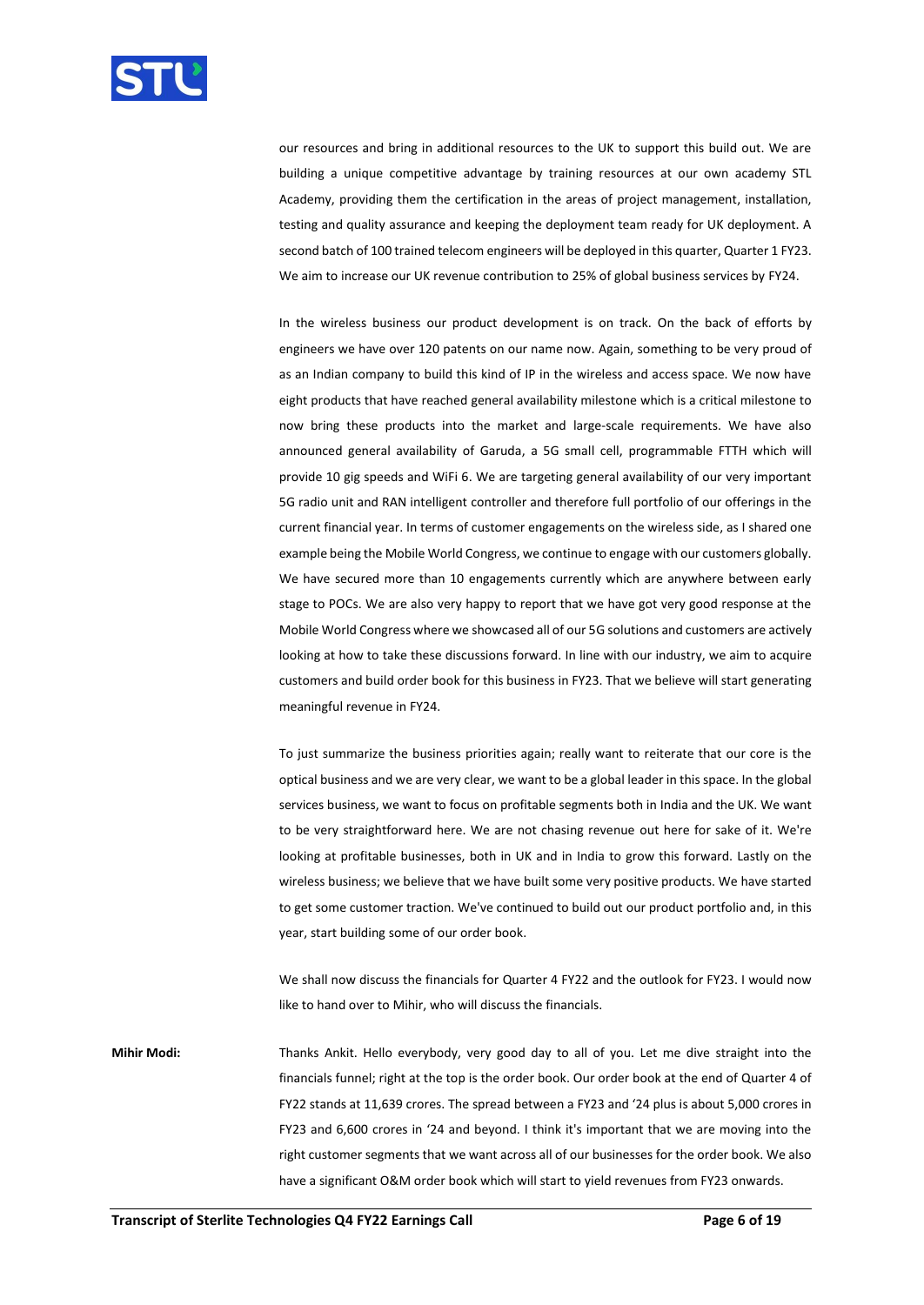

Moving down the order; in the funnel coming to revenue. The revenue mix is also shifting to the right customer segments that we are deliberately focusing on and the geographies of our choice. If you notice the 55% of our revenues in FY22 are from EMEA and America. These are the key markets that we are focusing on. Of course, India remains a large chunk as well. We are happy with the shape that the mix is taking. In terms of notable wins this quarter, we've already talked about Netomnia and PGCIL orders. In addition to that this quarter we've also won multi-million dollars' worth of multi-year fiber cable contracts with the leading Italian telco. We have also won new cable orders in the north American market. Overall good progress this year and continuing to win orders in the areas, geographies, segments that we desire to. Looking at our project execution, pretty much on track amongst the India public projects. The T- fiber project is 50% complete including all the packages, PGCIL is close to 47% complete. On the India private side, the fiber roll-out for a large Indian telco is 88% complete for its Phase 1. Of course, we have the second phase which is yet to start for that client. We are also starting the execution of fiber rollout for yet another Indian private customer.

Looking at the UK, the fiber to home rollout has started in the UK in a good way. All projects combined we are at 3% completion and we expect that to continue to improve. In the data center connectivity projects, we have completed 58 projects and are currently working on 21 projects. That continues to have its good momentum.

Looking at the middle line now; as I had mentioned in my newsletter a few weeks back, we are seeing some headwinds in the raw material and logistics costs particularly in the optical business. I'd like to go into one more level of detail into that. If we look at our raw material mix, we can look at four broad categories, polymers, metal, gases and specialty resins. If I look at indices or proxies for these, crude oil prices which can be looked at as a proxy for polymer prices it went up by 29% in Q4 of FY22. The LME index which is a decent proxy for metals went up by 15% in Q4 of this year. Similarly natural gas prices went up by 49% in this quarter. We've seen some key raw material price increases in Q4 itself. Similarly on the freight side if we look at the Freightos index and if we look at the route from China to north America as a representative indicator, it went up by a whopping 175% in FY22 in the full year. Almost three times freight cost increase and it does remain at elevated levels particularly to the US route. I must add here that this in some senses also an accelerating effect for us as our US sales as we saw in the earlier charts continued to go up, US and Europe sales. Our mix requires more freight costs. If we add the pricing of that freight that just makes it a little more adverse for us. But we're tracking this very closely and I'll come to some of the actions that we are taking there.

But for now, let me get back to the revenue growth. Our quarterly revenue grew to 1,582 crores which is about 17% growth quarter-on-quarter and 7% growth year-on-year. We expect to maintain the quarterly momentum as we enter Quarter 1 of FY23. Of course, our Quarter 4 EBITDA and PAT stand at 122 crores of EBITDA and negative 22 crores PAT for the Quarter 4. As I mentioned in the previous chart this was largely impacted because of the raw material prices and logistics cost increases. Obviously, there was a global supply chain disruption and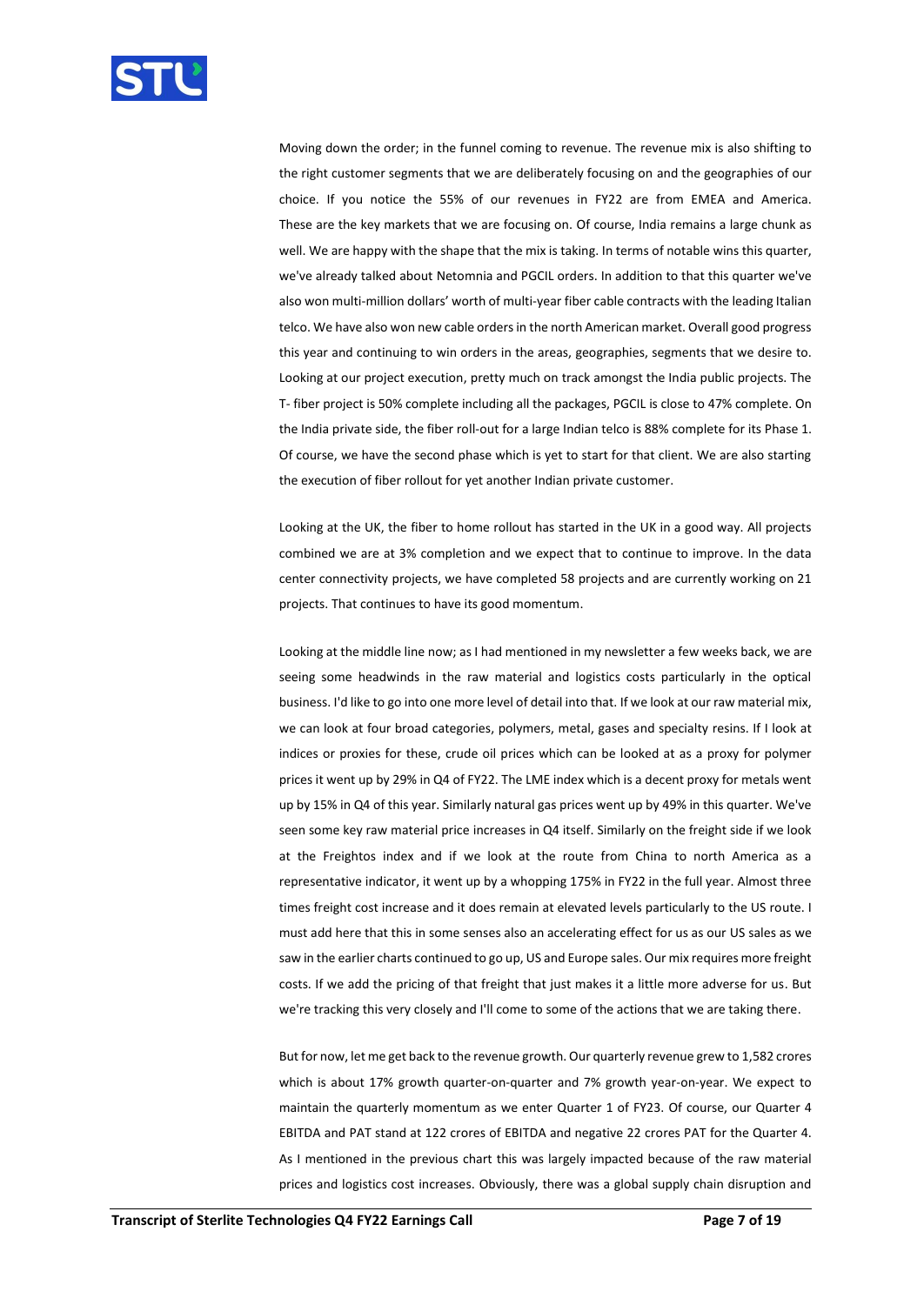

we were impacted by that as well. I must say that despite that and looking at the potential opportunities as well as the momentum on the demand side, particularly in the UK on the services side where we are expanding, we continue to invest and not hold back in that particular area while we will focus on the right areas. As an overall thought process in the optical business, we're working to optimize costs and we have gone back and started having conversations with our customers for price increases and they've started to trickle in. This should compensate for the raw material and logistics cost increase is what we believe. Of course, the services revenue increase will also help absorb the fixed costs overall resulting in the right direction for the profitability.

Last but not the least; like I mentioned earlier very calibrated and focused approach for our investments will also help us improve the EBITDA margins. As we've shared in the past, we expect our EBITDA margins to normalize by H2 of FY23. We have placed an abridged version of our quarterly and full year financials for your perusal. These are available in the presentation on our website.

If we look at the Quarter 4 and the breakup of our revenues, we delivered 1070 crores of revenues in the optical business. We delivered 502 crores revenue in the services business and 54 crores in the digital and wireless businesses. We expect as a whole to grow between 23% to 25% in FY23 over the full year of FY22. We believe that our revenue mix will continue to be very likely in favor of the optical business in terms of margin, our sustainable quarterly EBITDA margin in the optical business is in the range of 20% to 22% and the services business is in the range of 10% to 12%. As I mentioned earlier, we plan to reach sustainable margins by H2 of FY23. In the optical business the increase in US revenue share, increase in in the cable pricing, the cost saving initiatives, increase in the optical interconnect business which is high margin that attach rate as we know continues to go up and we will continue to push that up will be the key levers for our margin expansion.

In the services business not just the incremental profitable revenue from India but also the increase in UK revenues shall be key to margin expansion for us. In terms of capital allocation, a clear priority is timely investmentsin the optical business. We continue to invest in our optical fiber cable capacity expansion. In addition to the maintenance CAPEX that we need to incur. On the services side we aim to generate strong cash flows from the business and that remains an important focus area. At the same time, we will continue to divest non-core assets in FY23 as well. As you would recall last year in FY22 we sold interests in METIS or adda247 and MTCIL in this quarter. Our goal is to move towards the 20% ROCE at a steady state operation post the investment phase. I think it is important to mention that there's a fine balance that we need to maintain between not missing investment opportunities at the same time keeping our debt under control. Therefore, in terms of cash flows we plan to maintain our net debt levels at flattish FY22 or slight improvement levels. But our investments, particularly in the optical fiber cable side of the business will be from internal accruals. The cash generated from operations will be used to fund CAPEX. Even on the working capital side we plan we have focused to reduce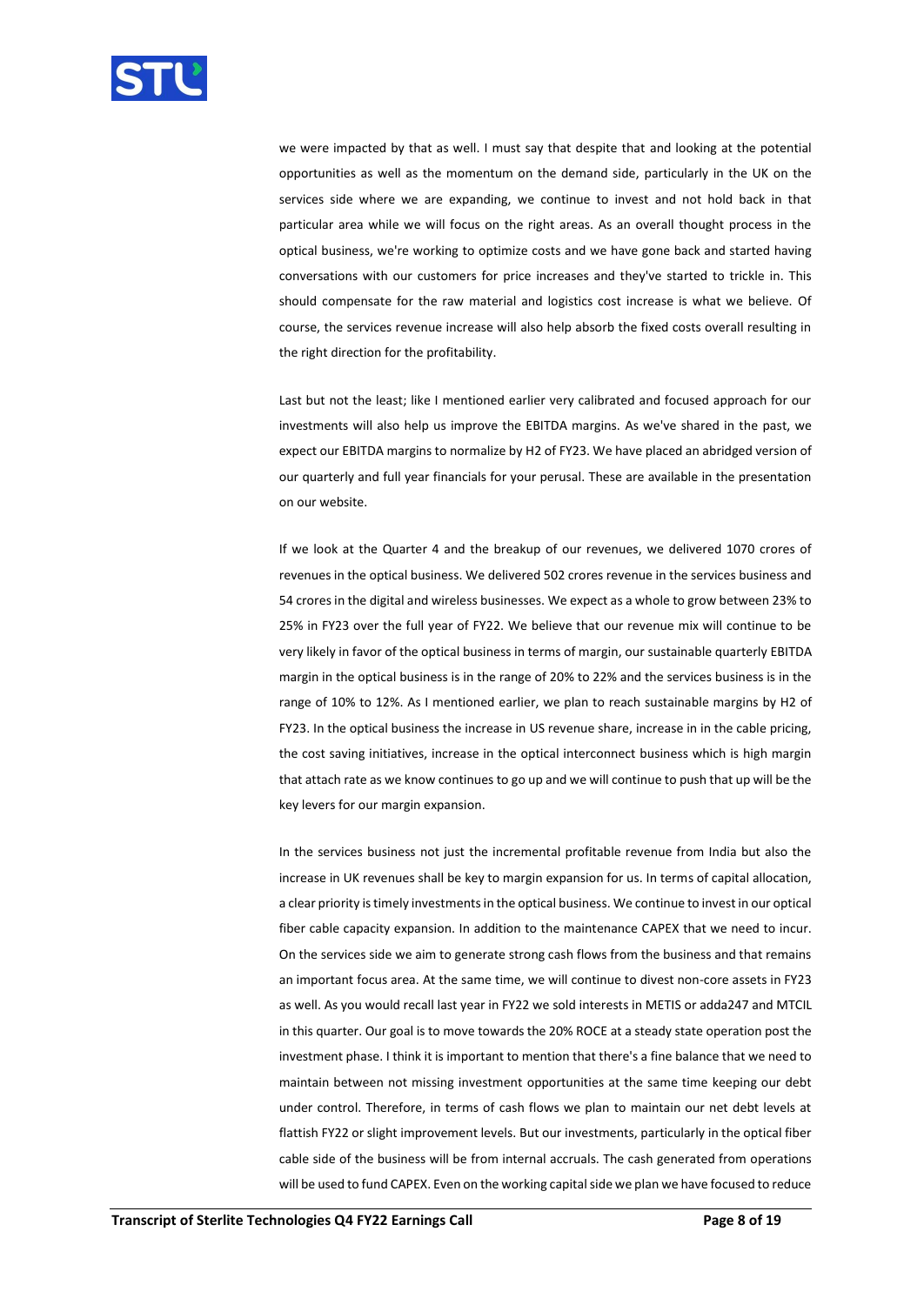

the outstanding in the services business. As we grow the optical business, we will kind of improve our working capital levels, we will try to keep it flat at least in terms of the absolute numbers for the US markets.

Overall, the year FY23 is in a way a year of inflection for us. As feedback from all of you we are moving away from giving long-term guidance to providing a more short-term to one year outlook. In that context we want to share our thought process and expectation for FY23. Our revenue for full-year shall be in the range of 23% to 25%. Of course, our aspiration is to grow more than that but we expect that to be 23% to 25% over FY22 our absolute net debt shall remain flattish to slight reduction. The objective is to move towards a steady state ROCE of 20%. Besides the financial that we were also very committed on our ESG targets. I think STLs endeavor, our endeavor is to be a responsible leader in ensuring a connected and an inclusive world. If we just look at some of our key and very proud achievements, we have diverted 45000 metric tons of waste away from landfills in the your FY22 we've reduced emissions worth 7500 tons of CO2 carbon dioxide equivalent through various initiatives in the plants in this year. We have announced our commitment to become carbon neutral company by 2030. All in all, we believe and continue to work in this area and have set ourselves environment friendly targets, inclusive targets for ourselves for STL. Net-net through our various initiatives in education, training, livelihood upliftment, we have impacted 1.47 million plus lives cumulatively over the last 2 years. For our work we have won 29 ESG awards in the FY22. Very proud of our focus and work in this area. In summary I'd like to say that the decade long cycle of network creation is in full swing. The global optical fiber cable volumes and pricing are both expected to grow in the next 12 months in FY23. Our capital allocation shall be focused as we said earlier as well on the optical business, we have established ourselves in the US market already by reaching a 6% market share. We would want to continue to grow there. We have increased our attach rate which is what Ankit earlier mentioned. The attach rate of the optical interconnect through the fiber cables to 11% now. And we would want to continue to push that upward as well. In the services business we're focused on profitable projects and cash generation. We already build a good order book in the UK and are ramping up our execution there. The wireless business products are gaining traction and the focus is to now build order book and eventually deliver those products in the form of revenues. Overall, we aim to grow between 23% to 25% in revenues, keep net debt flat and move towards an ROCE of 20% after the investment phase in the optical business.

**Pankaj Dhawan:** With this we come to end of our opening commentary. We shall now move to Q&A. First question we will take from the line of Mr. Pranav Kshatriya.

**Pranav Kshatriya:** My first question is regarding the news article which talked about Sterlite Technologies is considering demerger of various businesses into different entities. What is the management thought process around it? Is this a possibility in the near to long-term and how should investors see this? Second question is regarding the margin trajectory; you talked about margin reaching to broadly the sustainable margin of around 18% odd by H2 FY22 but will H1 FY22 see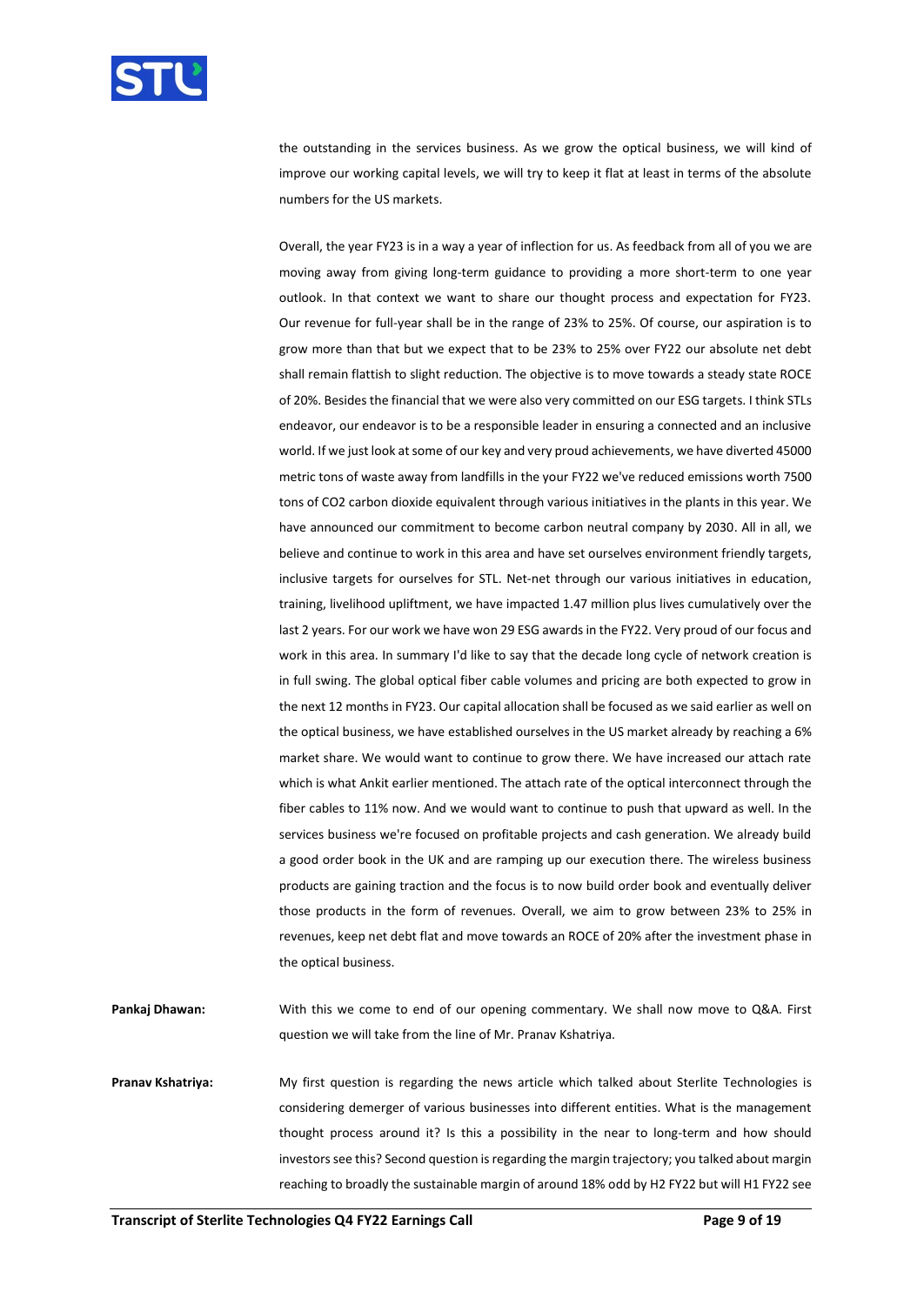

the current level of margin or how the trajectory will be that is what I would like to know? Lastly what should be the CAPEX for FY23?

**Ankit Agarwal:** I will just comment on the first part. The company has taken in principle approval from the board that if the need arises and only at a right valuation price, we may consider raising funds at the equity route. The company is currently investing in new verticals as you're aware and at the current juncture these investments are being made primarily through the internal accruals and the company does not plan to increase as Mihir was sharing to increase the consolidated debt of the company any further. Keeping all of these aspects in mind the company has sought in principle approval to keep the options open and if the need arises at the right time and place.

**Mihir Modi:** On the margin, Pranav, so you're right that we've spoken about the H2 margins. All I will say is that we expect it to improve quarter-on-quarter if not by significant amounts certainly in the right direction in Q1 and Q2 till we get to the H2 numbers that we're talking about. I will not be able to comment specifically on what's the order or magnitude of that because these are variables which are still moving. As you saw it saw the significant increases in Quarter 4 by the indices that we shared. Therefore, talking about a specific number may be difficult at this stage but our objective will be and aim will be to certainly not let it get worse. Lastly on the CAPEX side, we are looking at a cash flow. We are looking at about 500 crores CAPEX, out of which the 400 will be new CAPEX and about the rest will be maintenance.

**Pranav Kshatriya:** If I can just follow up with one small question on the first part. The demerger is primarily for equity raising and the value unlocking or is it for debt reduction? What exactly is the management thought process if there's a demerger?

**Ankit Agarwal:** So, what I'll just comment. See, one at a high level we are operating clearly four business units. They are also in different stages of maturity. So, you have the core business, so to speak of the optical where we have been for the 30 years is mature. Services business is in India and now UK. Then we have the emerging businesses so to speak of digital and wireless where we continue to put-in investment for future growth. Also, from a capital allocation perspective very clear focus and prioritization is to invest in growth of the optical business. There are certain ongoing investments in the tune of 160-180 crores per year in the current year that we will do in the digital and wireless part. That's the current plan that we have. To the extent that we want to look at opportunities for example of inorganic growth for further growing again in broadly the optical space, we do believe that it will be important to capture this market opportunity. To that extent we will continue to evaluate those opportunities in the current year as well. We've also talked about growing in our focus markets in north America and Europe. Again, there any investments required to grow our capacities, if required based on market demand we will continue to focus on that. So that's the overarching theme. Clearly as we've said while we're not seeing options today to substantially reduce debt. At the very least we're saying we want to maintain the debt we are at or reduce it partially. That's where we stand from a focus and priority. As we have said and also shared in response to the article, currently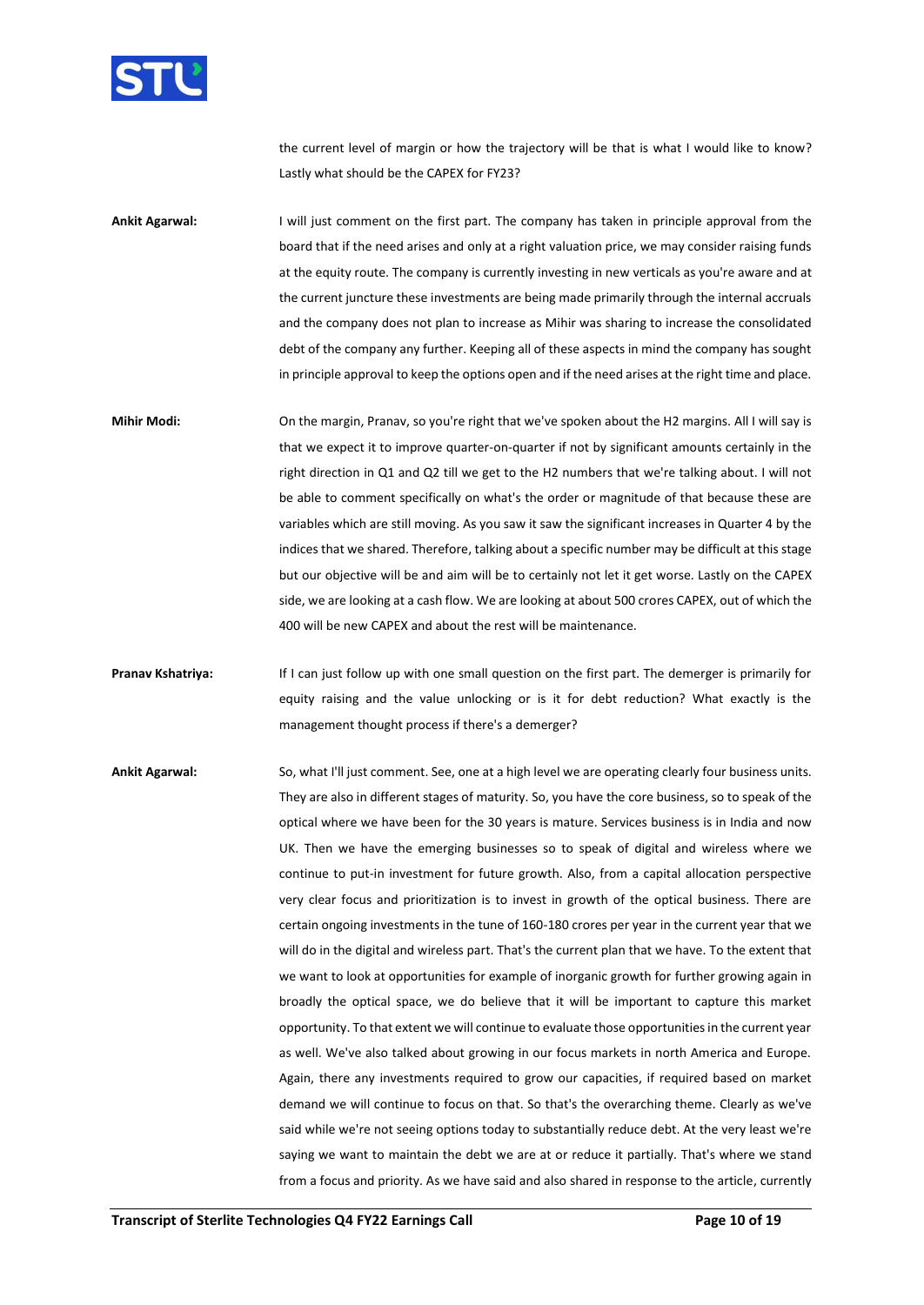

there's no immediate plans for any of this demerger or hiving off. We'll continue to evaluate and update the market at the appropriate time.

**Pankaj Dhawan:** We'll take the next question from the line of Mr. Neerav Dalal.

**Neerav Dalal:** One is on the India tendering. When do you see the India tendering to happen on the BharatNet Phase 2? Second is on the investment phase. When do you see the investment phase ending? If one looks at your presentation, you were talking about US being completed by third quarter. There were also plans about UK. If you could clearly articulate what you're going to add in US and then whether you're going to add UK or not? Third piece was on you just commented that you would be putting in 160 to 180 crores in the digital wireless side. If one looks at this year, you have on the P&L side you have put in about 155 crores plus 51 crores that's gone to the balance sheet. How should one look at this 160-180 moving between the P&L and the balance sheet, that is number three. And lastly on the EBITDA side you did answer the question but so you clearly trying to say that EBITDA sustainability will come in second half of FY23 and not by second half of FY23, right? Within that when you are still not clear on that?

**Ankit Agarwal:** I think good set of questions. I think definitely we are in a very positive investment phase in India overall both on private sector as well as BharatNet in particular. Clearly with 5G looking fairly promising to happen soon and getting rolled out, our own view is that 5G should get accelerated particularly in the Tier I cities and a pretty large network investment will be required both to connect your 5G towers and small cells which will need to be almost between 70% to 100% back hauled on fiber so that timing of that looks quite promising. Probably by end of year or early next year 5G services should start coming through and the network build out that will be required are we believe will at least be 3 to 4 years of network for that. On your question of BharatNet, government is looking at some changes to the model versus what they had earlier announced and this has come on the back of some concerns that have been raised in terms of ability to generate revenues and the requirement where the essentially the private sector or the bidders would have to generate the revenues from connectivity in the villages. To that extent the model is getting shifted more to a kind of CAPEX and OPEX model. We do believe the quantum of investment will also increase plus there is a good amount of urgency to create this network probably in the next 2 to 3 years. We do see this as a positive momentum both for our services business as well as our optical business and clearly a large opportunity for STL to take leadership in permanence.

**Neerav Dalal:** Just on this piece. At the moment there is no clarity from the government in terms of first half, second half, when they would start tendering?

**Ankit Agarwal:** So, as I said because the model is getting shifted itself that consultation is going on both internally as well as with the industry. I won't be able to comment on what is the final model but certainly there is a high urgency from the government and a very positive discussion to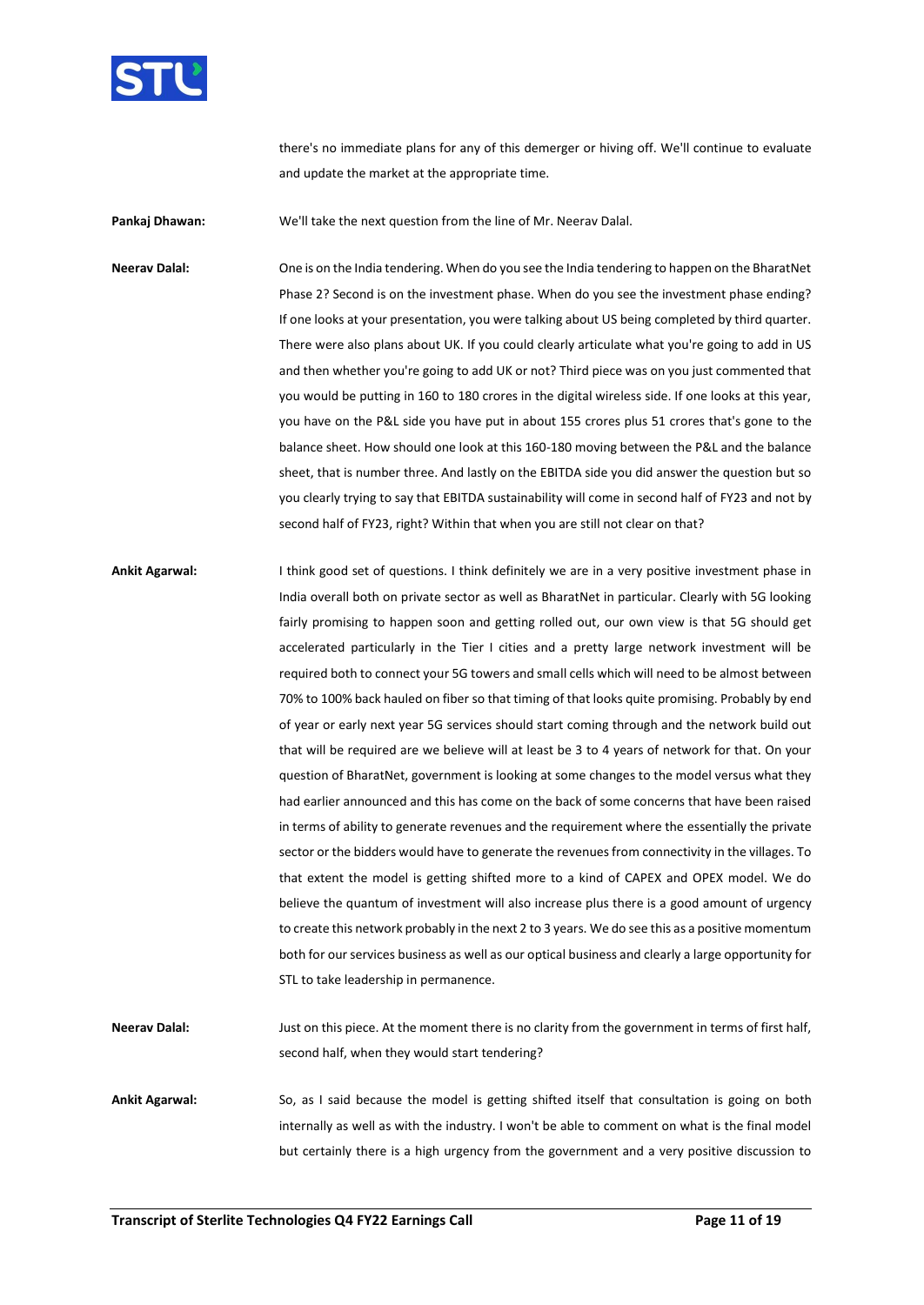

conclude the model and then take this out for bidding. Definitely at some point this year that will happen and my own guess it will happen sooner rather than later.

- **Mihir Modi:** Coming to the CAPEX question Neerav, so as I mentioned earlier there's expected to be about 500 crores of cash outflow on account of CAPEX. To answer your question about approximately 300 out of that will be on account of UK and US so both included to specifically answer your question. And there is some maintenance cashflow and some past year cashflow that kind of adds to the 500 therefore. We expect that to be it. Of course, some shifts of cash flows between this year and next year maybe possible where if we have an opportunity to get the right terms, we may push out some cash flow on to next year but these are good numbers to anchor on from a cashflow standpoint and a spend standpoint. The next question is on the digital and wireless investment. So, 155 and 51, yes these are numbers for FY22. We expect the OPEX to be a little higher and CAPEX to be a little lower than this, adding up to the number that we mentioned earlier for the total investment benefit also.
- **Neerav Dalal:** The OPEX for last year was about 155 crores and we are talking about 160 to 180 so?
- **Mihir Modi:** That's right so in short...
- **Neerav Dalal:** Largely it will be OPEX?
- **Mihir Modi:** That's correct, yes. On your EBITDA point you're right. The EBITDA when we say it will be at normalized levels in H2 or by H2, it is indeed in H2 to be clear about it. We expect that to happen in H2 given all these headwinds that we are facing, we believe that is the kind of time it will take for us to, not just optimize the cost but also our effort on the prices to be increased from our customers. That's the time frame that I see we will need.
- **Pankaj Dhawan:** We'll take the next question from the line of Mr. Mukul Garg.
- **Mukul Garg:** I just wanted to follow-up on the margin question. Is it possible for you to break the margin impact adjusted of provision for last quarter between raw material cost, freight and increased investment? If you can just help us kind of gauge exactly how much hit came from which particular element?
- **Mihir Modi:** Sure. I'll give you a high-level number. I think about a 100 bps came from increased investment, about 200 bps came from freight and thereabouts came from raw material.
- **Mukul Garg:** Also, Ankit, just wanted to check on the revenue guidance. The commentary overall seems to be that demand environment continue to improve meaningfully and certainly was better versus last quarter. Then in that scenario what drove the change in revenue guidance versus the previous one which was focused on Q4 23? It seems that guidance has come off a bit?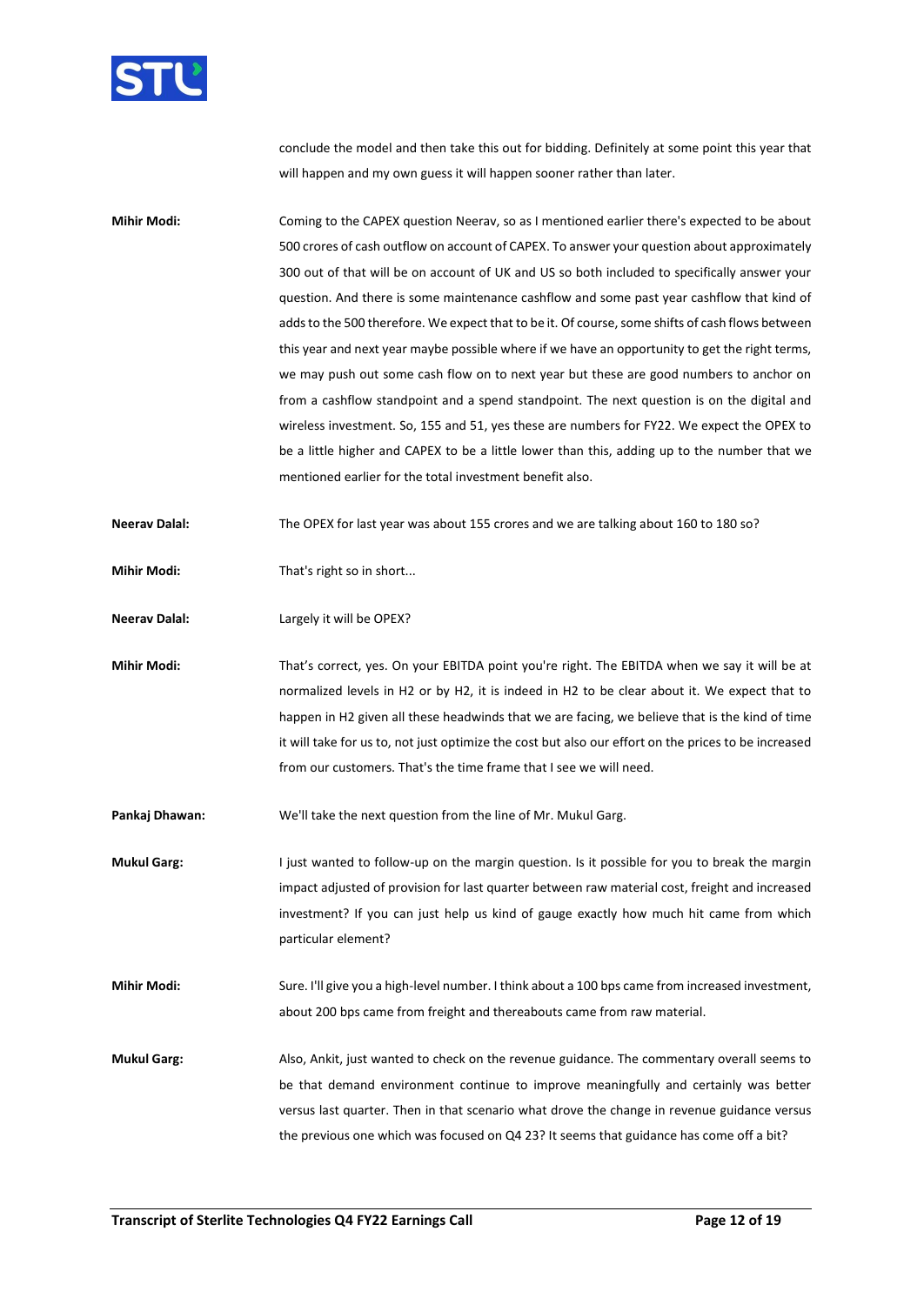

**Ankit Agarwal:** Absolutely Mukul and I think this is one at a macro level, there's no question in terms of the tailwinds and the positive tailwinds. Again, growth in our focused markets of North America, Europe and India are clearly there. As some of these capacities come on stream, the price realizations come on stream as well and for example, as we continue to scale our UK services these will all help drive that top line toll. So that gives us a comfort. I think what we are very consciously driving also is both profitable growth as well as ensuring the cash. So, we want to make sure that the projects we're involved in that the cash cycle is at the right levels that we wanted to be. With that intention in mind, we have taken conscious calls in our plan for the current year. We don't want to just drive revenue for sake of it but drive the right kind of revenue growth and so that's been the decision, the focus and also the communication with our teams and that's where we've come out with our plans.

**Mukul Garg:** Probably another word. Does it imply that the caution is more on the India services element where the cash obviously has been stopped for a while?

- **Ankit Agarwal:** Yeah absolutely. One, I do want to iterate there has been positive developments in the cash collections and it continues even into Quarter 4 and into the Q1 that we are quite positive about. And then in terms of the services I think there is two parts. One, what we are saying very categorically, we will only do services in India whether it is for private sector, BharatNet or Defense at a certain profitable, minimum profitable threshold so that's one part. And then the second part is so far, we have invested in services opportunities in the UK while we have borne some costs currently; we do believe that as we start scaling up some of these fixed costs will get covered through that revenue. That's the focus for the services business but to answer your question very specifically yes, we've been very mindful of what services opportunities we pick up in India. We had also talked about this in the previous quarter and some of our discussions and that is clearly the thought process in our teams. While there are significant opportunities also that they get played out in India, we're very mindful of which of those we'll pick up at what profitability levels.
- **Mukul Garg:** If I may ask just one clarification Mihir, what portion of your product order wins this quarter had a higher price baked in. Is it fair to assume that especially given the price chart which you had showed that at least 10% of the value increase compared to Q3 would be from the higher prices?

Mihir Modi: Before I answer that I think it's not necessary that way because a lot of the revenue that got booked in Q4 was actually dispatched much earlier and therefore it's not necessary that this quarter revenue has those higher price increases. So, to answer your question I mean the revenue increase that we've got is on the back of volumes as well in addition to some price increases that we have taken in the last quarter or so.

**Mukul Garg:** No, Mihir I was talking about the booking?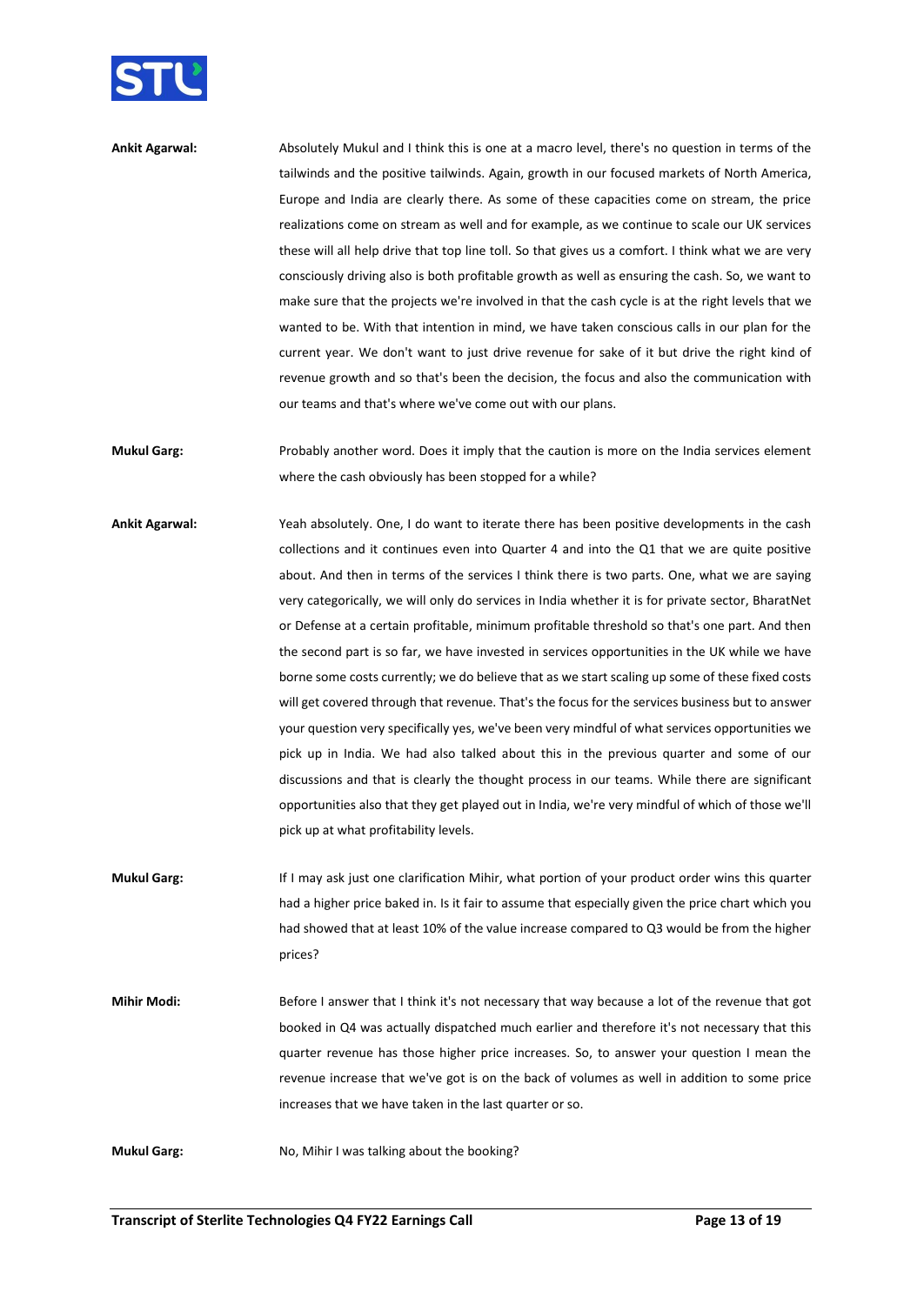

**Mihir Modi:** Order book, yeah, so order book I think we can safely say that about 10% to 15% of our order booking in the cable side was on higher pricing and we continue to have that journey.

**Pankaj Dhawan:** We'll take the next question from the line of Mr. Sunny Gosar.

**Sunny Gosar:** My question is related to the margin and sorry for repeating it again but basically in the current quarter margin, we are at about between 7.5% to 8% versus if we look at our Q3 FY22 adjusted margins, adjusting for the write-off and the provisions was about 11.5%-12%. We have come down by about 5%. What I wanted to understand here is that what elements are being contributed incrementally on the cost side and do we have provisions even in this quarter which has also impacted the margin? Because I see your other operating costs was 449 crores in Q3 and this quarter it is 429 crores and if I remember correctly in last quarter your other operating cost included about 130 crores of provision. So that hasn't moved much. So, some clarity on that will be helpful?

- **Mihir Modi:** Yeah, indeed absolutely Sunny. So first at the macro level the 500 bps or the 5 percentage points that you mentioned, I broadly shared that about 1% or 100 bps is because of our increased investments in the digital and wireless space. About 200 bps is in raw materials and about 200 bps is in the freight. Now these are the broader elements, of course these are Q4 versus Q3 exactly the way you're asking. These would appear primarily in the line item that you're referring to. So, 429 crores include the freight, the investments and some of these packing materials etc. So, some of those increases are sitting in that category itself. If you adjust for so that's one point. Second is the line items where the provisions were sitting last quarter, were spread across a few line items and in this particular line items there was about roughly about less than 100 crores sitting in this particular line item. If you adjust for that you will find the increases that are sitting in those line items. Last question on the provisions. No, we don't have any one-off provisions or abnormal provisions this quarter. This is a routine operational business this quarter.
- **Sunny Gosar:** But I don't see a that bigger drop on the gross margins assets or is it the right way to look at gross margins because your revenue will also include service revenue. So how should we look at that? How do we compare that?

**Mihir Modi:** Service revenue also, yeah, I mean some direct costs are a part of service revenue as well. If you take only material then yes, the service revenue, gross margin will not show up, I mean the cost will not show up, only the revenues will show up and therefore you'll have to adjust for the service revenue gross margin because the direct cost sits in largely manpower costs.

**Sunny Gosar:** And going forward I understand that the normalized margins will likely come from H2 FY23 but basically how quickly will you be able to pass on the increasing RM cost and have the contracts started to get repriced already or how does that work?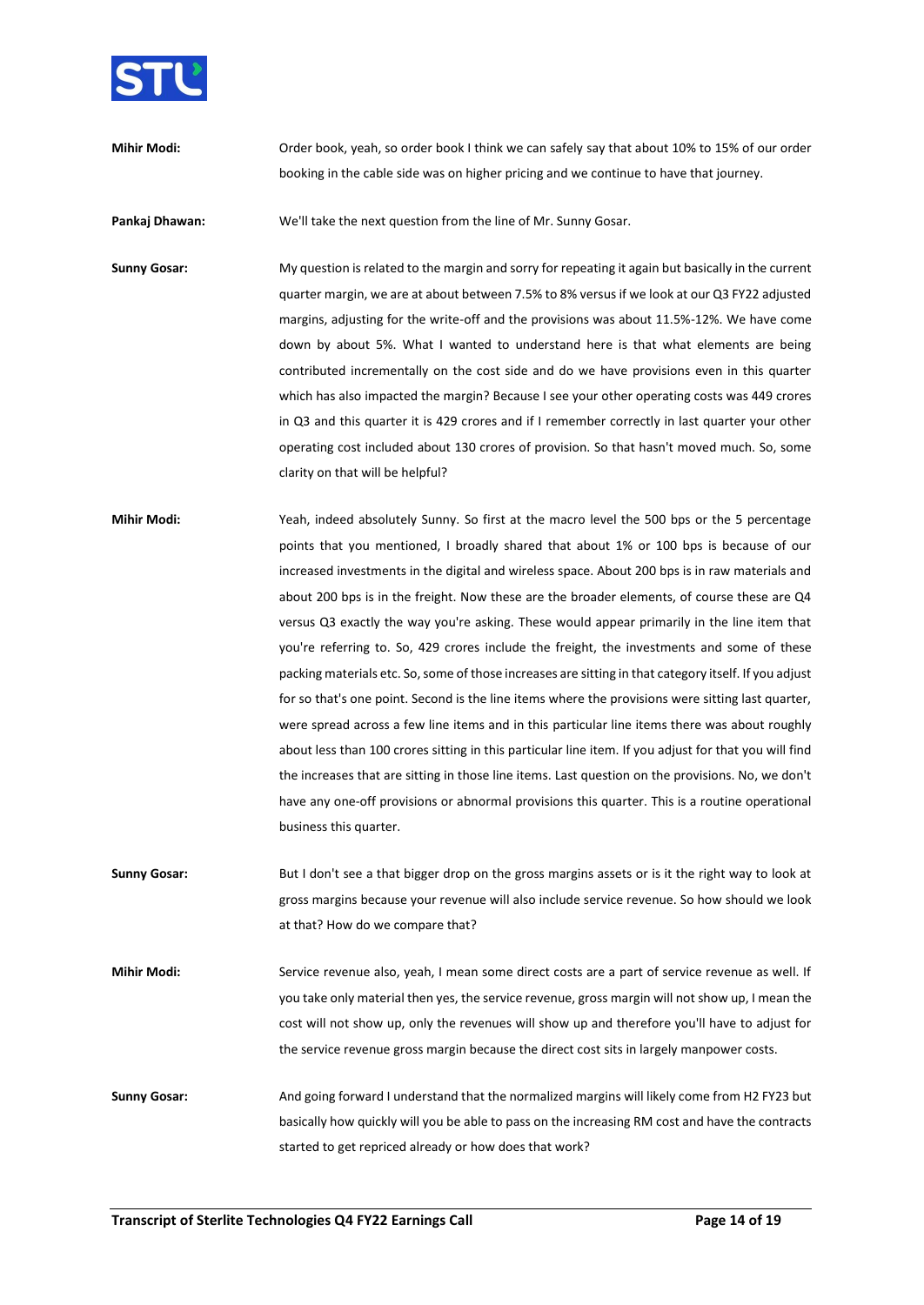

**Ankit Agarwal:** Yeah sure, happy to take that thought. At a macro level as we've been sharing our teams have been extremely focused on going after what we call our key accounts and that's been the progress that we've also been sharing. These are typically where we work with our customers for their multi-year build out. Some of the examples we have been sharing like Openreach, DU, more recently Netomnia and some of the others and the whole thought process is to partner with them and have multiyear arrangements with them to give them also surety of supply. In each of their cases, there is typically a conversation and negotiation that happens. What we have definitely found is across the board every one of the players in the market is having the same conversations with the customers. It's clearly something that we continue to be convinced is a global phenomenon. Our customers also not surprised with the conversations or our requests for the price increases. They clearly see the underlying elements getting, the costs getting increased. It's typically just a function of (a) the conversation happening, agreeing a certain amount of price increase which is different depending on product portfolio and the negotiation and then as Mihir was referring to, there is a time lag between when the negotiations conclude, then we manufacture and then we sell it and be mindful of the fact that a large portion of our sales today is today coming from pockets of Europe and Americas and also we do see some growth in Australia in the current year. Given just the time period between say 2 months to even up to 3 months there is that time period between when we negotiate, conclude and then be able to see that visibly in our P&L. That's where also where we are saying while we will go through this period lot of the conversations are going on with these large accounts between when we conclude these over the next few months and be able to see it in our P&L, we will see largely the benefits of these towards end of Q2 and into H1.

**Sunny Gosar:** One last question on the margin side that you have guided say 20% to 22% on your optical products and 10% to 12% on your services side. So, on a blended basis when you talk about 17% to 18%, does this factor in the 3% to 4% R&D spends that you are passing to the P&L or that will be over and above that?

**Mihir Modi:** No, that will be the over and above that. So, depending on how much we invest in the R&D area and particularly in the digital and wireless space; it will offset that to that extent. That's why this time Sunny we've kind of broken it down for a more clearer communication so that our stakeholders including yourself understand the different pieces that are building up others.

**Sunny Gosar:** Just to confirm you are saying that 17% to 18% is pre-R&D EBITDA or margins for at a company level?

**Mihir Modi:** The way I would put it is that for the optical business, we believe 20% to 22% is the sustainable margins, for services business, it is 10% to 12% sustainable. Now if we choose to and if we have to make investments in R&D like I said in digital and wireless space, then we'll adjust it accordingly but we are going to follow a very calibrated investment approach. And to that extent we'll take calls as we go further and whatever impact comes; yes, mathematically we'll have to adjust that to reduce that at a company level when we add it up all.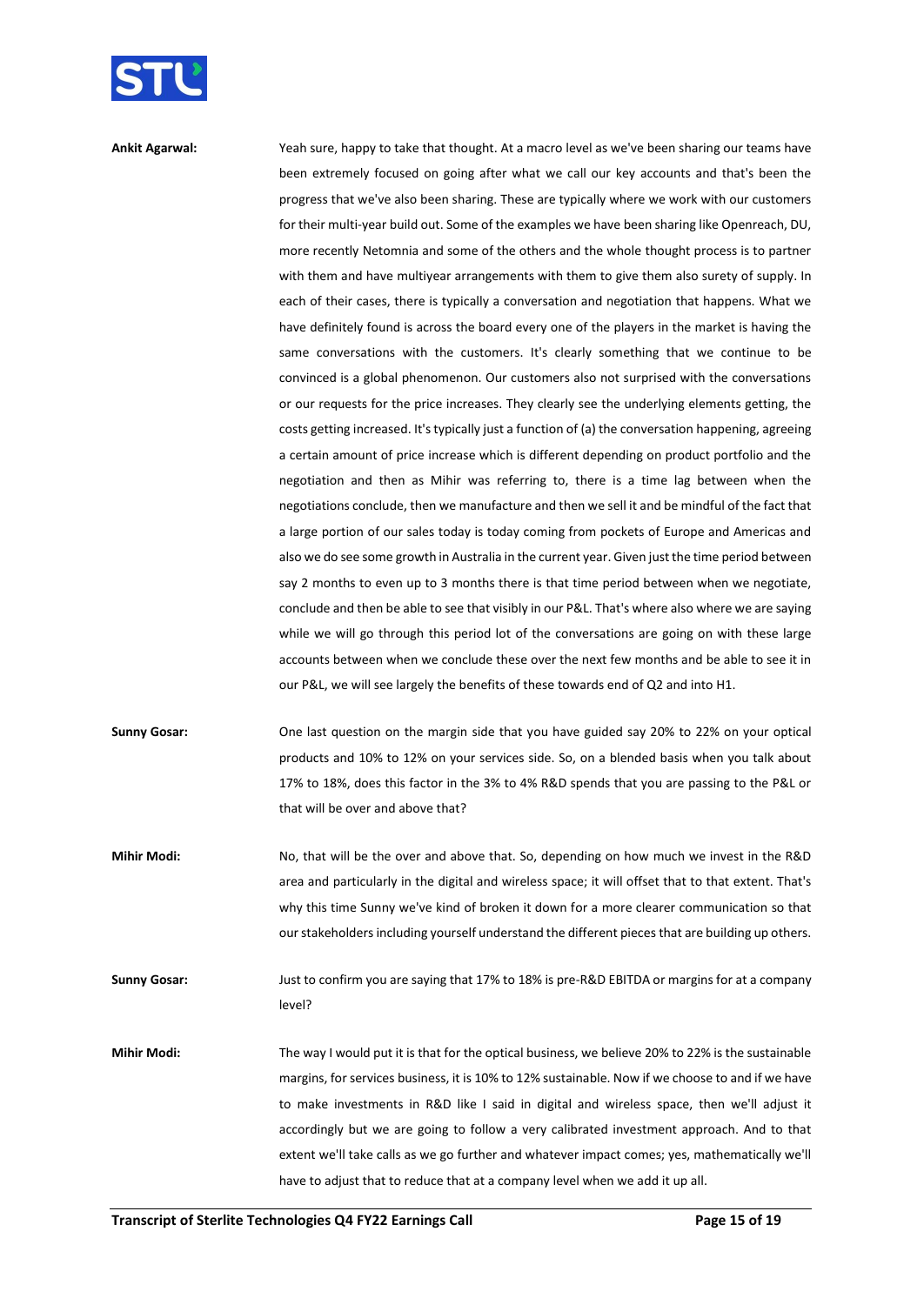

**Ankit Agarwal:** Just to add probably to it, one is clearly there is a certain amount of confidence in this 20%- 22%. A very important factor also is how we can quickly grow our optical interconnect attach rate. As we have historically shared, we do get better margins in that part of our business and so a very important focus for us is to grow that optical interconnect globally. The second part is that we have incurred certain costs as we have scaled up particularly in UK and we're looking to have very strong margin discipline in our business in India. With these two effects we do believe the margin profile will improve and go to that steady state of 10% to 12% that we have stated. I think these two I would say the steady states that we have shared we do see that panning out especially as we get into H2. On the R&D part and certainly investments in say the new growth areas of digital and wireless, we're very mindful and also feedback from the investors in terms of how do we look at these businesses. We're very closely evaluating what is the investment we want to put into those businesses in the current year. While I've shared that guidance of 160 to 180 crores, we'll continue to evaluate that and share the update on a quarterly basis.

**Pankaj Dhawan:** We will take the next question from the line of Mr. Tejas Sheth.

- **Tejas Sheth:** One on the margin trajectory side, which you highlighted for H2, how much of that is dependent on the negotiations with the clients and how much of that is dependent on softening of these cost, a thought towards softening of these costs? I just wanted to know where is we more dependent lies for this achieving or moving towards the sustainable margins?
- **Mihir Modi:** Tejas, the way we look at it is so we're looking at about 7% to 9% margin improvement. I mean to break that down we are approximately at about 12%-13% this quarter for the optical business and we are saying it we'll get to a 20% to 22%. Now let me break that down not just in the two elements, two buckets that you mentioned and I'll cover that. There's a third element as well which is the growth of our optical interconnect attach rate in that business because that is inherently higher margin than the fiber cable businesses. If I have to kind of spread it across all three, I expect it to be pretty much so the 7% to 9% will come evenly from each of the three categories as we see currently. If you have to ask me, what would I prefer? I think clearly the customer pricing we are trying to push for more than the cost is what it is to some extent and customer pricing is something that is more valuable also in the long term as we see right now. But if I have to just kind of at a broad level these are three pretty much spread evenly across the 700 bps to 900 bps that we're talking about.
- **Tejas Sheth:** On the demand side, Ankit you mentioned in that the demand guidance cuts or the revenue guidance cut for FY23 is mainly because you don't want to chase a low margin business kind of thing. But I believe that when you said that the sector tailwinds are so strong; wouldn't the business come at a higher margin proposition? I mean why you believe that the margins or the business itself is coming at a low margin. I mean when peers like Corning are talking about, they are running short of supply to meet the high demand scenario. Why we are believing that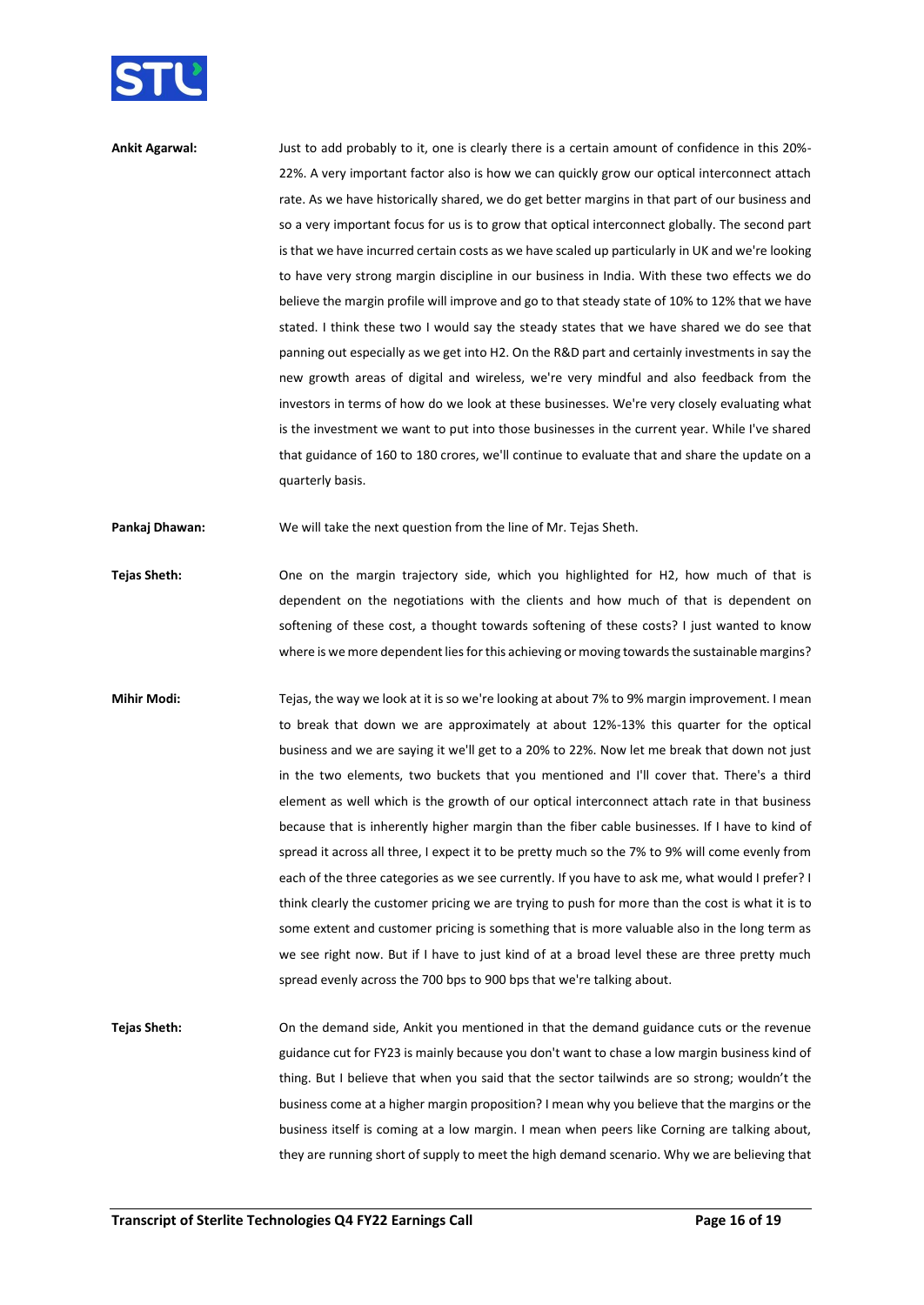

or why we are stating that the business which is coming is a low margin business and we don't want to increase that?

**Ankit Agarwal:** Maybe I will just clarify, that was a completely aligned with what you said. On the core optical business, we continue to focus on our large accounts. We see very strong demand and growing demand and the intent very much, very clearly laid out is with our current capacities, with our new capacities coming on stream and our efforts on price realization improvement, margin improvement that will be a core focus for the team to grow that and I think that will happen profitably. And what we just spoke in terms of growing from this 12%-13% going towards (+20%) that is the core focus for the company going forward. Where we have historically also shared is that we have made a conscious shift where a good portion of our business which is government dependent today has moved more towards the private sector, working with the Tier I operators in particular and we are also making a second shift in terms of just being India dependent to India plus UK. As we do this shift certainly over the next 3 to 6 months etc., we are very conscious that there are margin challenges for example in private sector in India and while that is an important part of our business, we really want to be very selective with what kind of business we pick up. All the operators in my opinion would want to give more opportunities for STL given our quality of execution but we are mindful from our perspective of what of that opportunity we want to pick up given our margins that we want to ensure. That's really the area where we are very conscious of how much revenue vis-a-vis profitable growth.

**Tejas Sheth:** Just last on the clarification of what Mihir mentioned about 7% to 9% equally divided. That broadly is that the price hikes will be assumed in the range of 2% to 3% but again when in your opening remarks you mentioned that the optic fiber prices are seeing a very upward trajectory, why it is becoming difficult to pass on even 5% to 7% price hike to get the margin back?

**Mihir Modi:** What I said is 2% to 3% of the EBITDA contribution will come from there. How do I put it? So, we will get higher price increases but then part of it will be offset and again we're not necessarily going to get price increase on 100% of our portfolio. The net impact on that so directionally you're right. We are not taking 2% to 3% price increase on any single customer. I mean it's all higher than that but there'll be a mix and the net impact we expect on the EBITDA to be that range, in H2 again. So, we don't want to go beyond that. It's looking quite good like we said in the opening remarks beyond that but if we stick to just the H2, this is a reasonable assumption that we can make there.

**Ankit Agarwal:** Also, just a one important element in this year is as we start running our US operations and scaling that up, at least to that extent whatever we can manufacture and supply for the current year; to that extent at least some of these say container cost etc. would be minimized. These are some of the plans we have to then further improve the margins.

**Pankaj Dhawan:** We will take the last question from the line of Mr. Saket Kapoor.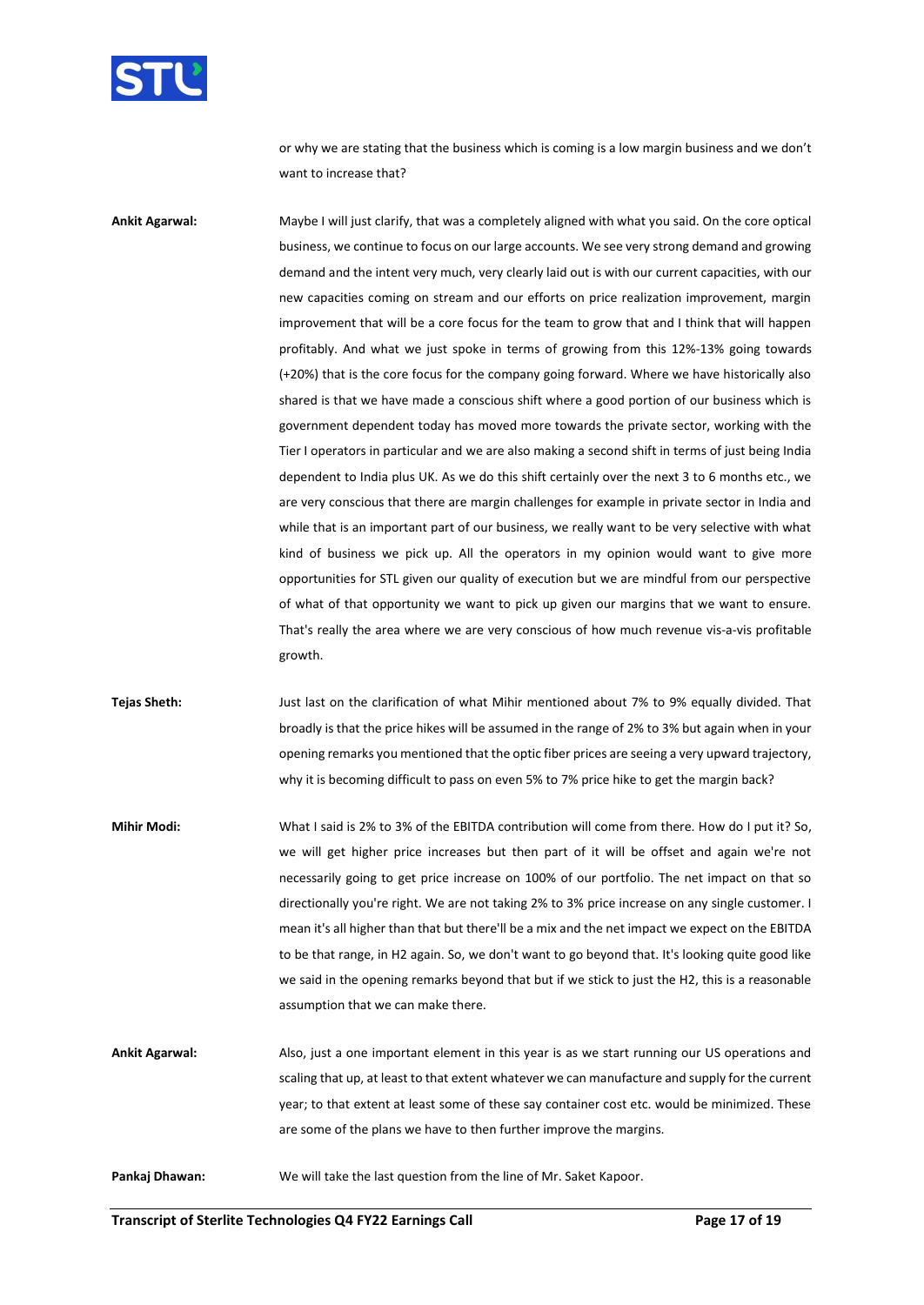

**Saket Kapoor:** Currently if you want to sum up; what are the key areas of concern for our organization and what steps are in the anvil that will guide us to better margin proposition going forward especially from the H2 part?

**Ankit Agarwal:** To almost summarize our conversations today; clearly on the positive side very robust market demand. We believe fundamentally a lot of our strategies and our thought process is starting to play out. Addressing your point on the concerns; very clearly, very important for us as we continue to grow our business globally, we've talked of 23% to 25% growth, very important two things to do that at the right profitability level and to generate cash as a business. I think those are some things that we are very clear of. We're also mindful that we have a certain debt level at the same time we want to make certain investments. So, ensuring that the cash gets generated for the business itself, we are able to utilize that for our CAPEX, also start making our working capital more efficient. These are very important focus areas for our business. I continue to believe that with the market opportunity that we have and the leadership that we've brought in over the last 3 to 6 months; we are very well placed to make those shifts. I also would say that our strategy over last 3 to 4 months in sight of these price increases, our global disruptions, I'm very confident of our own supply chain team and planning team that we will continue to push forward on our cost reductions not only from operations but also from supply chain and from planning side. This is what I would put it this way that while these are concerns, we also have clear plans in place and management in place to execute on these areas.

**Saket Kapoor:** On this 300 crores investment for UK and US which you are planning for this year, the CAPEX part; where is it this going into and what kind of turnover are we going to generate out of it? If you could elaborate where is this investment exactly planned out? How much we have already invested and with 300 crores is the balance amount I think so?

**Mihir Modi:** This is for the fiber cable factory, manufacturing factory that we're putting up in the US and in UK and we've just started that process of investing there. The 300 is the expected total amount that we'll spend across these two. With this we expect to increase our cable capacity, manufacturing capacity by about 8 to 9 million fiber kilometers. That is where it is going. The whole thought process behind this is to get closer to customers in terms of our manufacturing capability and of course local manufacturing in those locations to be able to be more agile, to shorten the delivery times and so on and so forth and that's the reason why we are going ahead with building our facilities in US and UK.

**Ankit Agarwal:** Just to add one thing. If you can see the screen, a lot of focus is also as you go closer to the customers, you also build a very interesting product portfolios for their requirements. This is what I'm holding is as an example of world's largest fiber optic cable. Almost 7000 strands of fiber in it. In India for example they put 48 or 96 strands in a cable. But for this data center customer in US, we are putting 7000 strands in a cable and selling it for their global requirements. This gives you example as, as you go closer to customers, you also build such